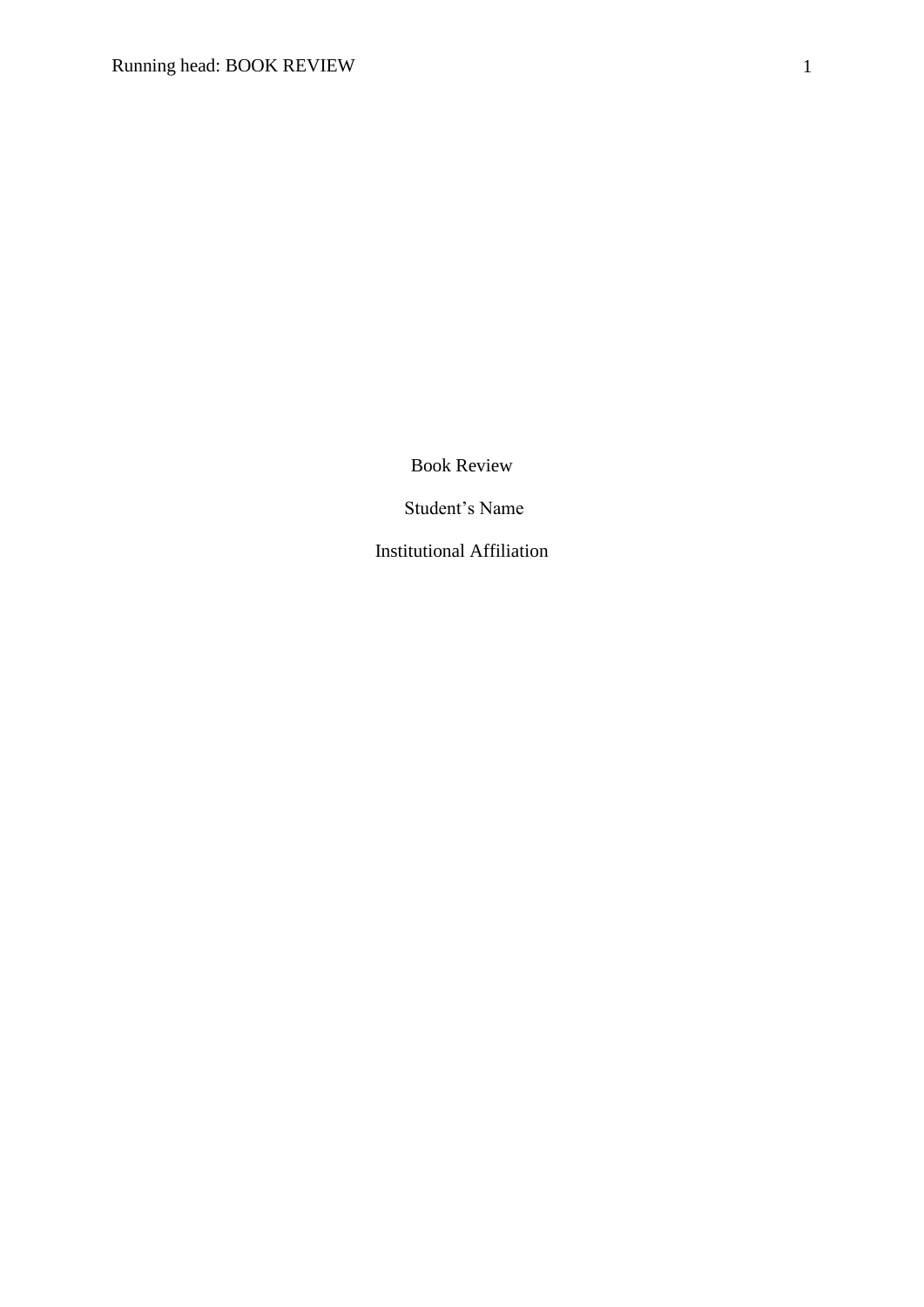## Book Review

All cultures are unique and present different systems of worldview and global understanding. It is especially relevant to Confucianism, due to a fact that it is characterized by a number of elements and aspects that are absent in Western culture. The current paper provides a review of a book "Confucius Lives Next Door: What Living in the East Teaches Us about Living in the West", written in 2000 by T. R. Reid. The author focuses on his personal experience and outlines the worldview of people in Japan. He demonstrates that contemporary Japanese culture is built on the ideas of Confucius and consistently applies it to all spheres of public and private life. Japan serves as an example of a country, where there is no contradiction between material well-being and spiritual development of a person. Japan shows that Confucianism may be highly relevant nowadays. Therefore, Reid suggests that Western countries should also learn helpful things from philosophical system of Confucianism.

Reid explains that the influence of Confucianism may be observed in various daily situations as well as in people's traditions and behavior. Probably, family relationships in Japan are the most evident example of this influence. The author states that these relationships are much stronger, if compared to the family relationships in Western countries, due to a fact that "Asian couples are much more likely to stay married than couples in the Western democracies" (p. 25). Hence, Asian people are much more responsible in this context than representatives of the Western culture. The author believes that better understanding of Confucianism may be useful for people all over the world, due to a fact that fundamental human values and principles are universal.

Positive impact of Confucianism is observed not only at the micro-level, because the entire functioning of Japanese society is largely influenced by Confucian perception of reality. Reid explains that average rates of crime in Asia are significantly lower than in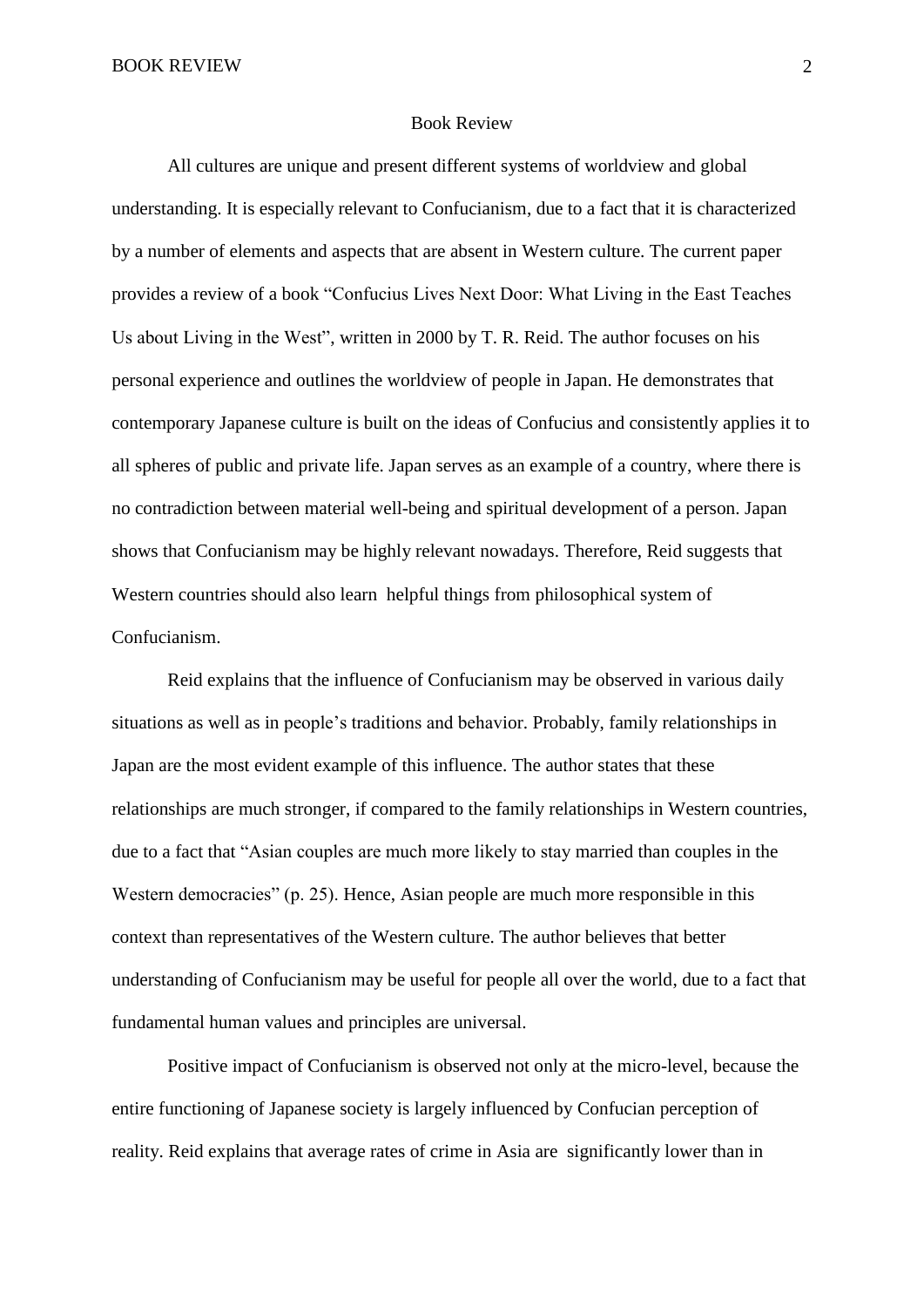Europe or North America (p. 22). It demonstrates that people comprehend the significance of mutual respect and tolerance in their interactions with other members of the society. Mostly, Japanese people respect the rights of other people and prefer to treat others in a mutually beneficial way. It does not mean that this kind of the society does not experience any conflicts. It merely means that people follow generally accepted rules and believe that moral principles should govern their behavior. It seems that no long-term positive results may be achieved if everything is based on the threat of punishment. People should consciously choose the appropriate mode of behavior. and act in a universally preferable way.

Reid also demonstrates that level of drug use in Asia is very low (p. 23). It seems that Asian people do not suggest that it is either necessary or desirable to influence one's physical, emotional, and mental state through the use of drugs. They understand that any changes in people's worldview may be effective only if they come from reflection and meditation. Therefore, they rely on traditional Confucian techniques and consider drug use and similar methods to be artificial and contradictive to a human nature. Therefore, this perspective may be highly useful for a large number of Western people who seek some short-term gains through the drug use.

Reid's personal experience fully supports abovementioned considerations. He also states that the respectful attitude of children towards their parents and other people significantly differs from those patterns of behavior that are widespread in Western countries. Even though, some representatives of the Western culture are also polite and show respect to others, these principles are not as deeply inherited in comparison with Japan or China. Asian people seem to believe that happiness of others is necessary for the attainment of their happiness and spiritual well-being. They do not suggest that interests of people are antagonistic. All of them can be effectively balanced and harmonized. Therefore, Asian people do not aim at acquiring any benefits or privileges at the expense of others.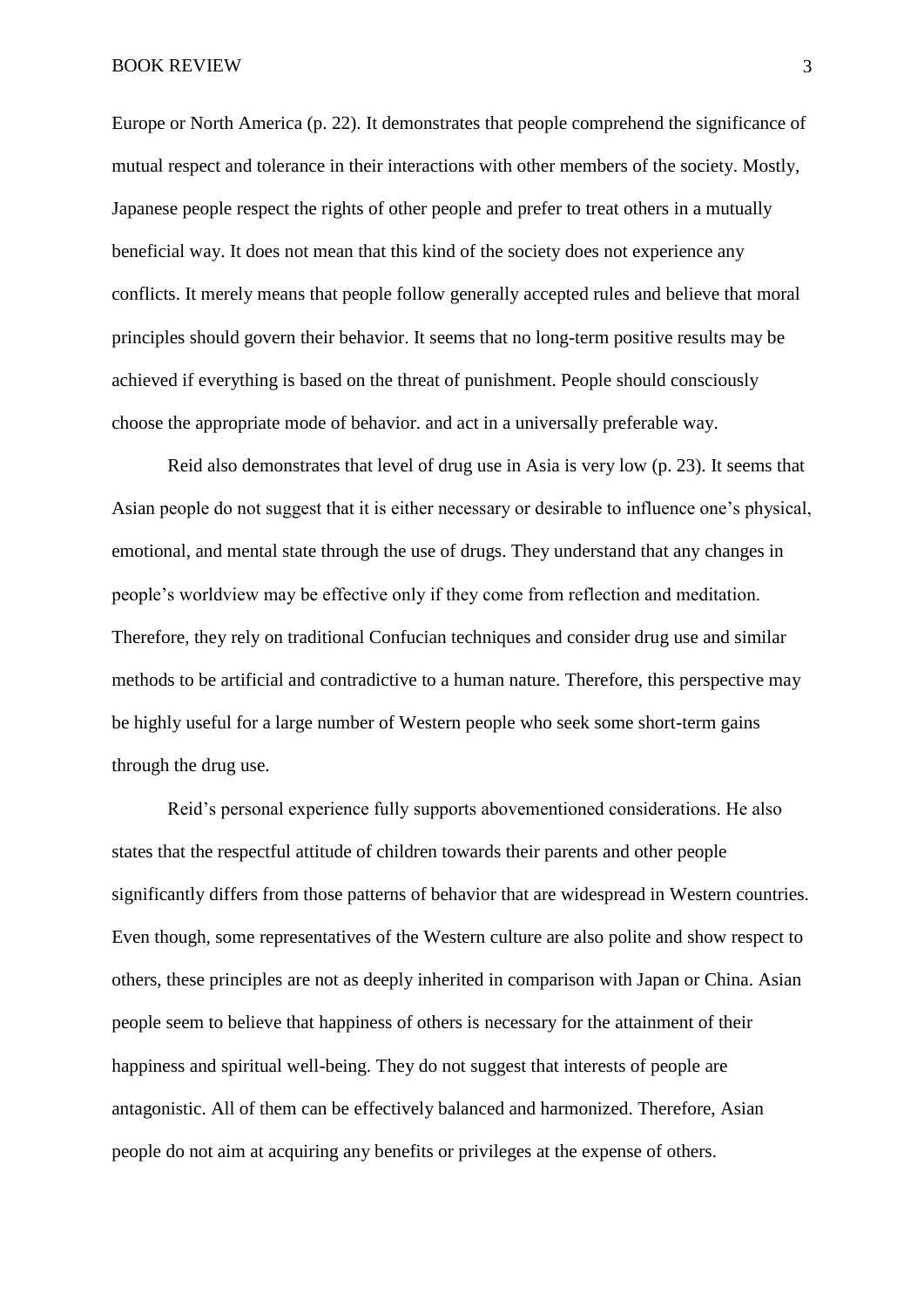The abovementioned worldview is one of the reasons of the low differentiation of income in these countries. The living standards of all people are approximately equal, and they enjoy similar social and economic opportunities. It shows that Asian people do not suggest that wealth is the sense of life, and they should devote all their energy to its maximization. They also respect the rights and desires of others and try to help them enjoy decent opportunities. Despite these principles, the economic growth in a large number of Asian countries after World War II is unprecedentedly high. Thus, they are able to achieve the balance between material and spiritual development.

The 5 Confucian key relationships are clearly presented in all spheres of Asian life. First, people interact with each other as a ruler and a subject in some cases. The rights and obligations of parties are strictly determined. Second, relationships between such people, as a father and his son, are also highly important. Third, the relationships between elder and younger brothers specify the role of elder relatives in helping younger ones. Fourth, the relationships between a husband and his wife are not absolutely equal as some male dominance is assumed in traditional Confucianism. Fifth, the relationships between friends are equal and mutually beneficial. Corresponding 10 Appropriate Attitudes are largely encouraged in Confucianism.

The Doctrine of the Mean is also highly important, because it demonstrates the potential threats of supporting any radical views. In this case, an individual might neglect some significant issues, and as a result would not be able to recognize his own mistakes. Therefore, it is necessary to analyze all situations and questions objectively, and not to be governed exclusively by emotions. The Rectification refers to understanding the proper functions of things and correct patterns of one's behavior. If these ideas are correctly perceived, people might reach social harmony. Thus, Confucianism stresses the interests of other people in one's behavior and happiness.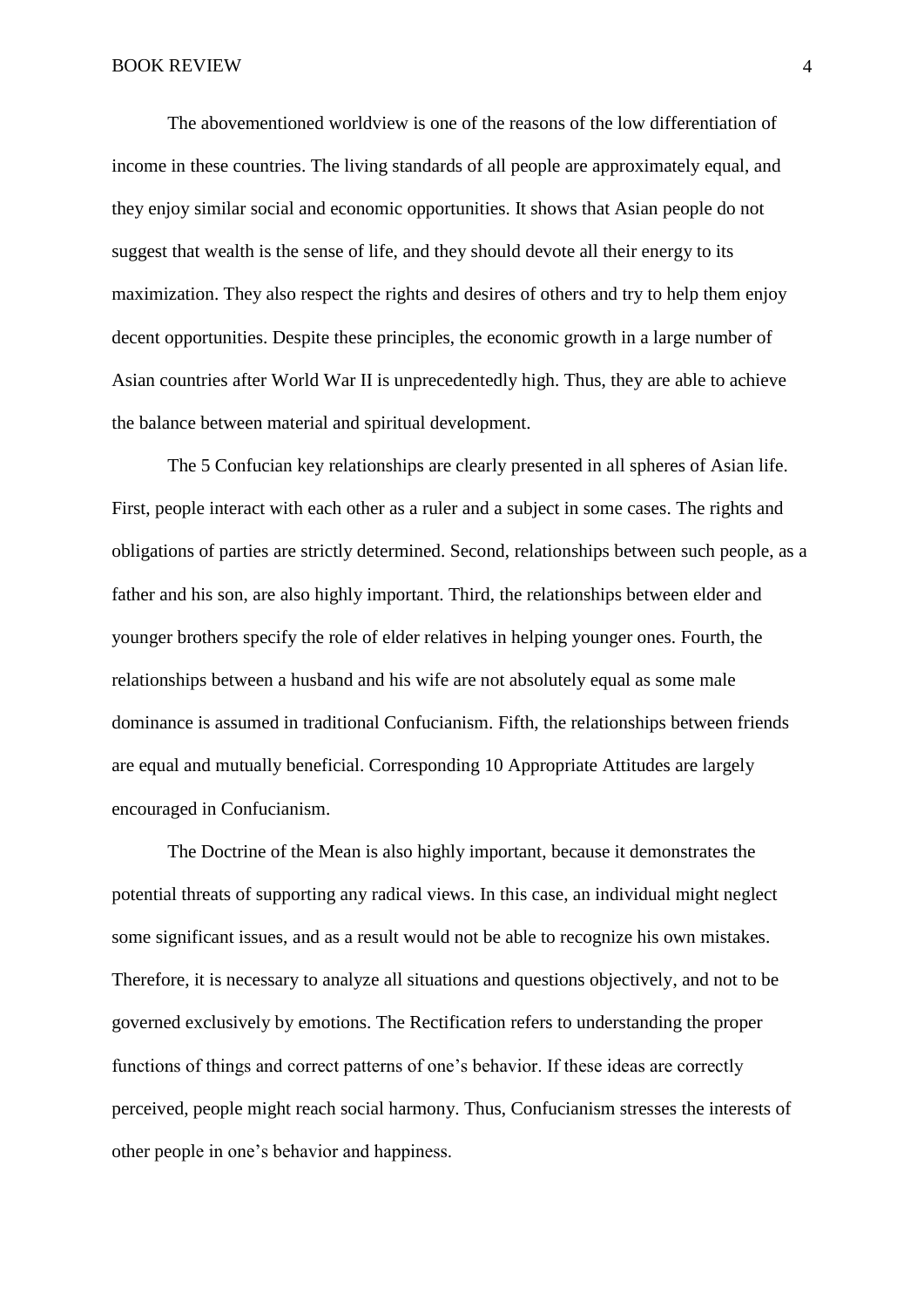It seems that a high integration of social and economic aspects of Confucian worldview may be highly useful for people, who belong to the Western culture. Nowadays, a large number of people believe that they have to choose between material well-being and spiritual development. As a result, the majority of them prefer financial advantages over spiritual values. Confucianism provides the patterns for achieving the necessary internal balance. Consequently, people will not have to sacrifice any of their values; the main task is to harmonize these values properly. This objective can always be achieved, and Confucianism offers several effective options.

The relationships in Asian families have made the strongest impression on me. On the one hand, there is a strict hierarchy, and parents have more rights than their children (regardless of the children's age). On the other hand, there is an atmosphere of mutual tolerance and respect. The inclinations and preferences of others are respected as far as they do not contradict to the interests of other members of the society. In my opinion, this understanding of people's communication and interactions with each other should be promoted in all countries and regions of the world. In general, this book by Reid is highly insightful and contains a number of helpful observations about Japan and Confucianism. It can be useful for people interested in this ancient philosophy as well as for those who search for reliable solutions to the main social and economic problems of the  $21<sup>st</sup>$  century.